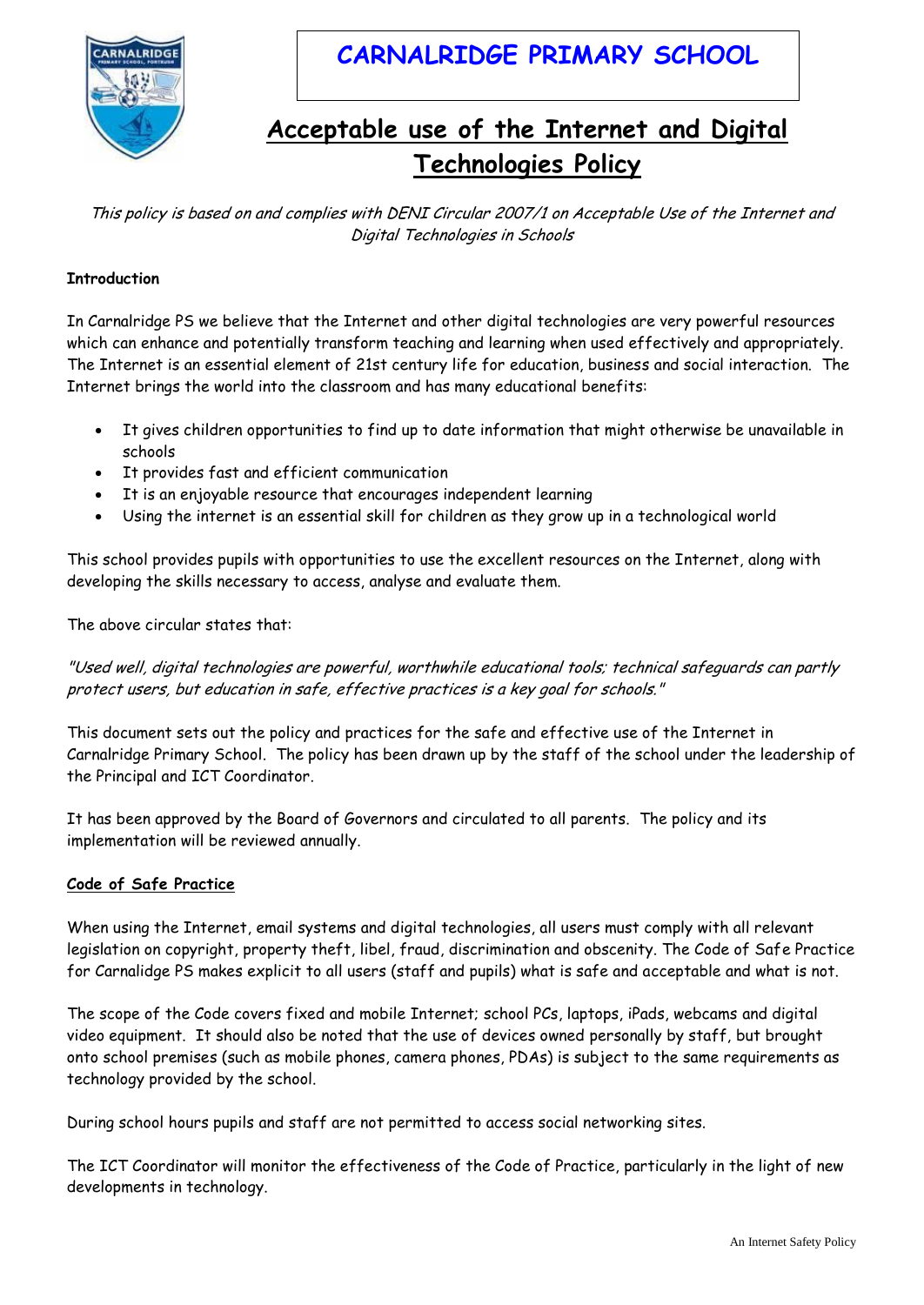#### **Mobile Phones**

The use of mobile phones, and other electronic devices, by pupils is not permitted on the school premises during school hours, unless in exceptional circumstances, where permission may be granted by a member of staff. **(See Mobile Phone and Other Digital Technologies Policy – Appendix 4)**

Parents should be aware of the safety issues regarding mobile phones. Increasingly these may have Internet access. Parents should encourage their children to talk about how they use mobile phones. Parents should remind children not to give mobile numbers to strangers and people they do not know very well. It is important that parents talk about responsible use of text messaging.

### **iPads**

Carnalridge Primary School have a bank of iPads that are intended to enhance teaching and learning throughout the school. School iPads have access to the internet via our controlled C2K filtered service. Apps used on the iPads are purchased using the school's iTunes account by ICT Coordinator and Marian Murray. Teachers have responsibility to monitor the content of apps before use in school. The Board of Governors is in agreement with this system. All staff sign an iPad agreement each year and this is updated by the ICT Coordinator. **(See Appendix 3)**

#### **Code of Practice for pupils**

Pupil access to the Internet is through a filtered service provided by C2K, which should ensure educational use made of resources is safe and secure, while protecting users and systems from abuse. Parental permission should be sought from parents before pupils access the Internet as part of homework activities.

The use of the Internet in school is a planned activity. Websites and search engines are used under the supervision of adults. The children have unique usernames and passwords provided by C2K and they are taught to keep passwords safe and only to tell a password to a teacher, parent/guardian. All online activity can be tracked by C2K using the unique usernames and passwords. C2K filters access to websites and scans documents for inappropriate content and viruses. C2K provides appropriate curriculum software.

In addition, the following key measures have been adopted by Carnalridge PS to ensure our pupils do not access any inappropriate material:

- The school's Code of Practice for use of the Internet and other digital technologies (enclosed) is made explicit to all pupils and is displayed prominently
- Our Code of Practice is reviewed each school year and signed by pupils and parents upon intake
- Pupils using the Internet will normally be working in highly-visible areas of the school
- All online activity is for appropriate educational purposes and is supervised, where possible
- Pupils will, where possible, use sites pre-selected by the teacher and appropriate to their age group
- Pupils in Y4-Y7 are educated in the safe and effective use of the Internet, through a number of selected programmes such as Espresso e-safety modules

It should be accepted, that however rigorous these measures may be, they can never be 100% effective. Neither the school nor C2K can accept liability under such circumstances.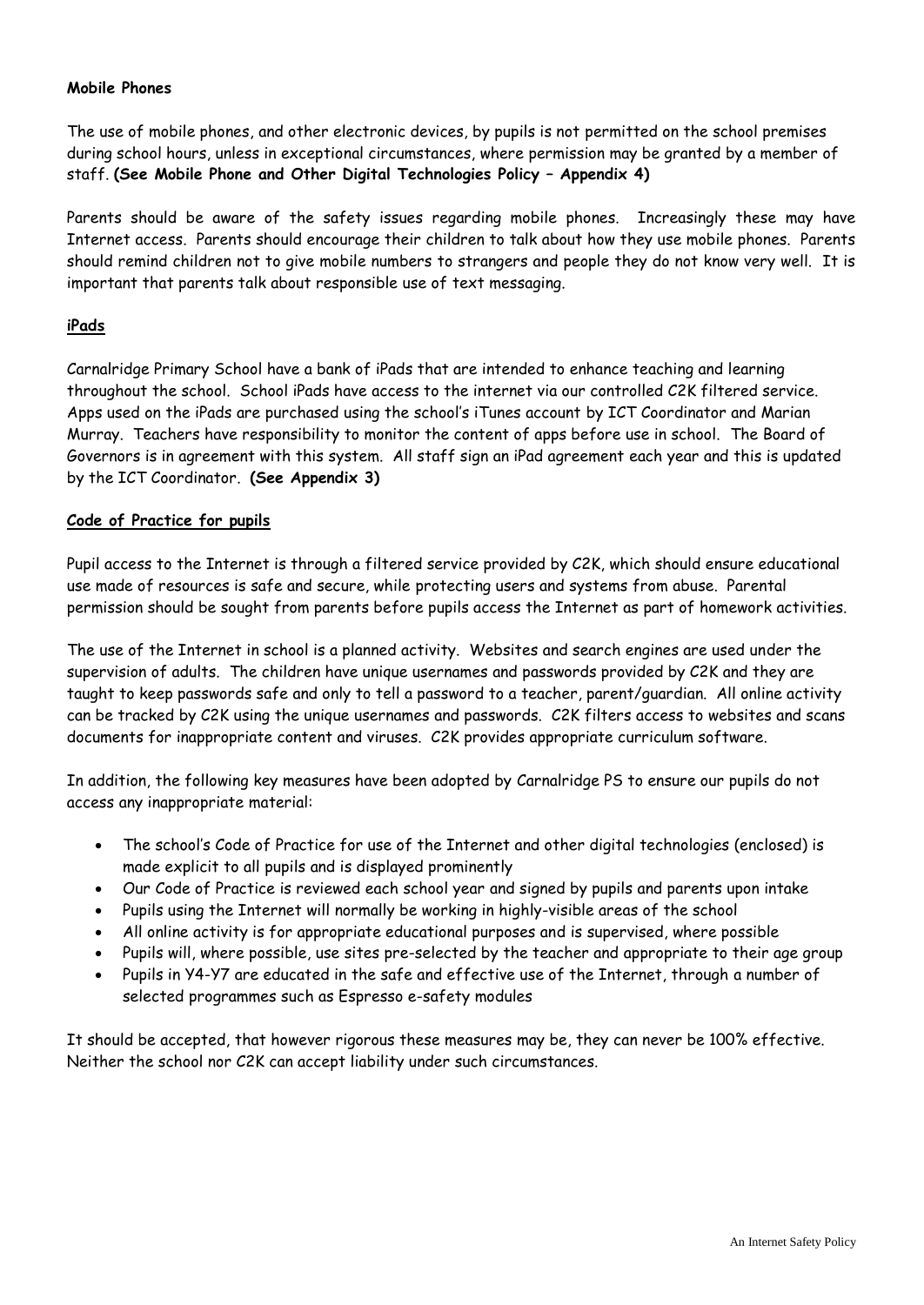#### **Sanctions**

Incidents of technology misuse which arise will be dealt with in accordance with the school's discipline policy. Minor incidents will be dealt with by the Class Teacher, then ICT Coordinator and finally the Principal. This may result in a temporary or permanent ban on Internet use. Incidents involving child protection issues will be dealt with in accordance with school child protection procedures and involving designated staff responsible for dealing with child protection issues.

## **Code of practice for staff**

Staff have agreed to the following Code of Safe Practice (See Appendix 2):

- Where possible, pupils accessing the Internet be supervised by an adult.
- All pupils are aware of the rules for the safe and effective use of the Internet. These are displayed in classrooms and discussed with pupils.
- Websites used by pupils should be checked beforehand by teachers to ensure there is no unsuitable content and that material is age-appropriate.
- Deliberate/accidental access to inappropriate materials or any other breaches of the school code of practice should be reported immediately to the Class Teacher, then ICT Coordinator and finally the Principal. If appropriate the Designated Child Protection Teacher will be consulted.
- In the interests of system security, staff passwords should only be shared with the network manager if required.
- Teachers are aware that the C2K system tracks all Internet use and records the sites visited. The system also logs emails and messages sent and received by individual users.
- Teachers should be aware of copyright and intellectual property rights and should be careful not to download or use any materials which are in breach of these.
- Photographs of pupils should, where possible, be taken with a school camera and images should be stored on a centralised area on the school network, accessible only to teaching staff.
- School systems or technological equipment may not be used for unauthorised commercial transactions.
- The use of devices owned personally by staff, but brought onto school premises (such as mobile phones, camera phones, PDAs) is subject to the same requirements as technology provided by the school.

#### **Internet Safety Awareness**

In Carnalridge PS we believe that, alongside having a written safety policy and code of practice, it is essential to educate all users in the safe and effective use of the Internet and other forms of digital communication. We see education in appropriate, effective and safe use of the Internet as an essential element of the school curriculum. This education is as important for staff and parents as it is for pupils.

#### **Internet Safety Awareness for pupils**

Rules for the Acceptable use of the Internet are discussed with all pupils and are prominently displayed in classrooms. In addition, Key Stage 2 pupils have further access to Internet Safety Awareness using esafety modules in Espresso and the use of internet safety websites such as: [https://www.thinkuknow.co.uk](https://www.thinkuknow.co.uk/) and [www.childline.co.uk](http://www.childline.co.uk/)

#### **Internet Safety Awareness for staff**

The ICT Coordinator keeps informed and updated on issues relating to Internet Safety and attends regular courses. This training is then disseminated to all teaching staff, classroom assistants and supervisory assistants as required.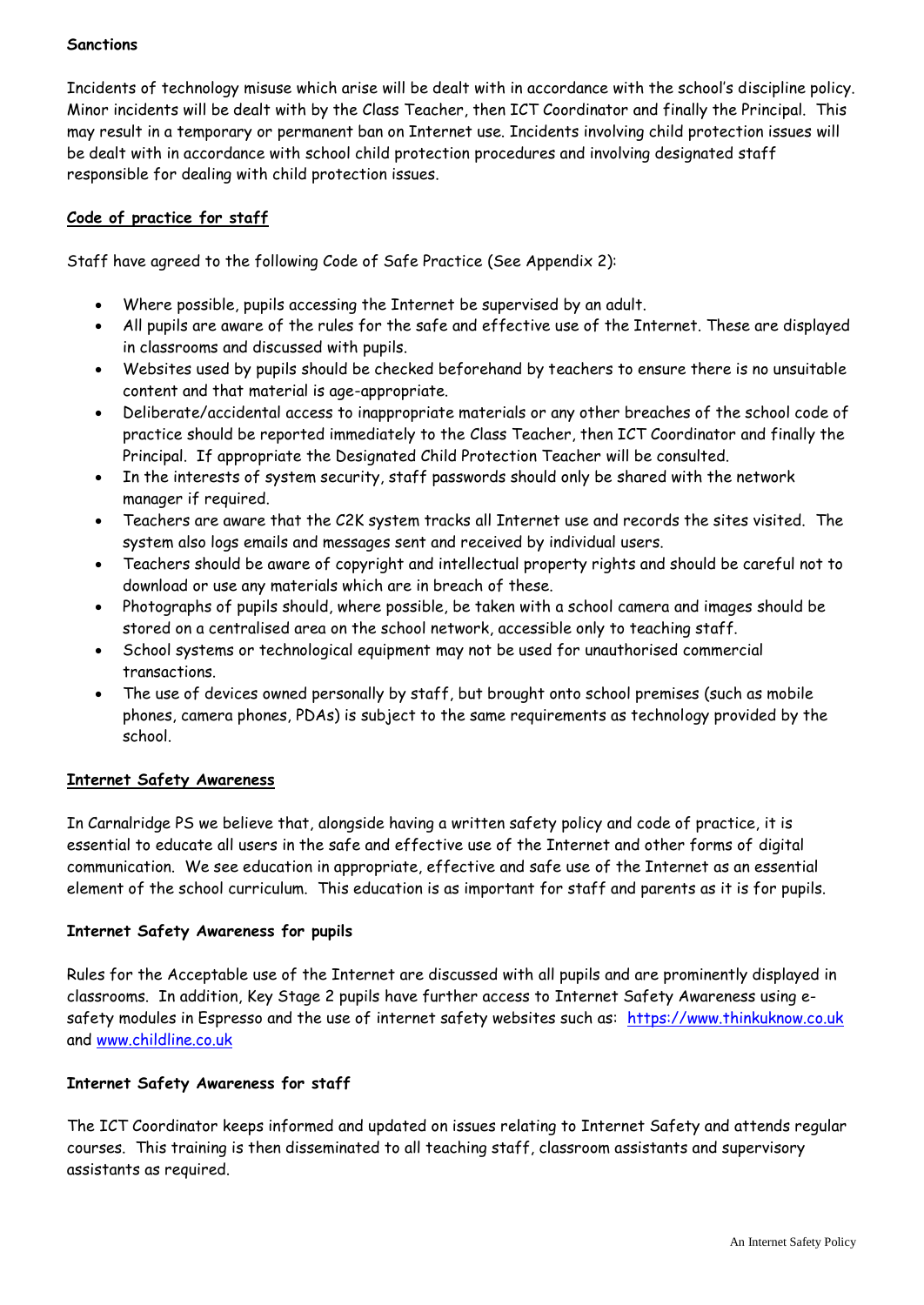#### **Internet Safety Awareness for parents**

The Acceptable Use of the Internet and Digitial Technologies policy will be available for parents to read on the school website. The Code of practice for pupils is sent home for parental signature. Internet safety leaflets for parents and carers are also sent home.

#### **Health and Safety**

Carnalridge PS have attempted, in so far as possible, to ensure a safe working environment for pupils and staff using ICT resources, both in classrooms and in resource areas. Pupils and staff are encouraged to remember the following:

- Eyestrain avoid long periods on the computer (20-25mins maximum).
- Take short breaks during a task.
- Give yourself room avoid a cluttered work area. Spread out keyboard, mouse and printer etc.
- Make sure that the top of the monitor is at eye level. The screen should be between 50-70 cms from the user.
- Food and drink should not be consumed near ICT equipment.

#### **Sitting**

- Appropriate seating should be allocated for use with the school computers that gives proper back support
- Screen positioned to avoid glare
- Feet flat on the floor
- Shoulders and neck relaxed
- Forearms level with desk

#### **Digital and Video Images of Pupils**

Parental permission is sought to cover the use of photographs of pupils on the school website, in the local press and for displays etc within school and written permission must be obtained from parent/carer.

#### **School Website**

Our school website promotes and provides up to date information about the school, as well as giving pupils an opportunity to showcase their work and other aspects of school life. In order to minimise risks of any images of pupils on the school website being used inappropriately the following steps are taken:

- Group photos are used where possible, with general labels/captions;
- The website does not include home addresses, telephone numbers, personal e-mails or any other personal information about pupils or staff.

#### **Storage of images**

Digital and video images of pupils are, where possible, taken with school equipment. Images are stored on a centralised area on the school network, accessible only to school staff.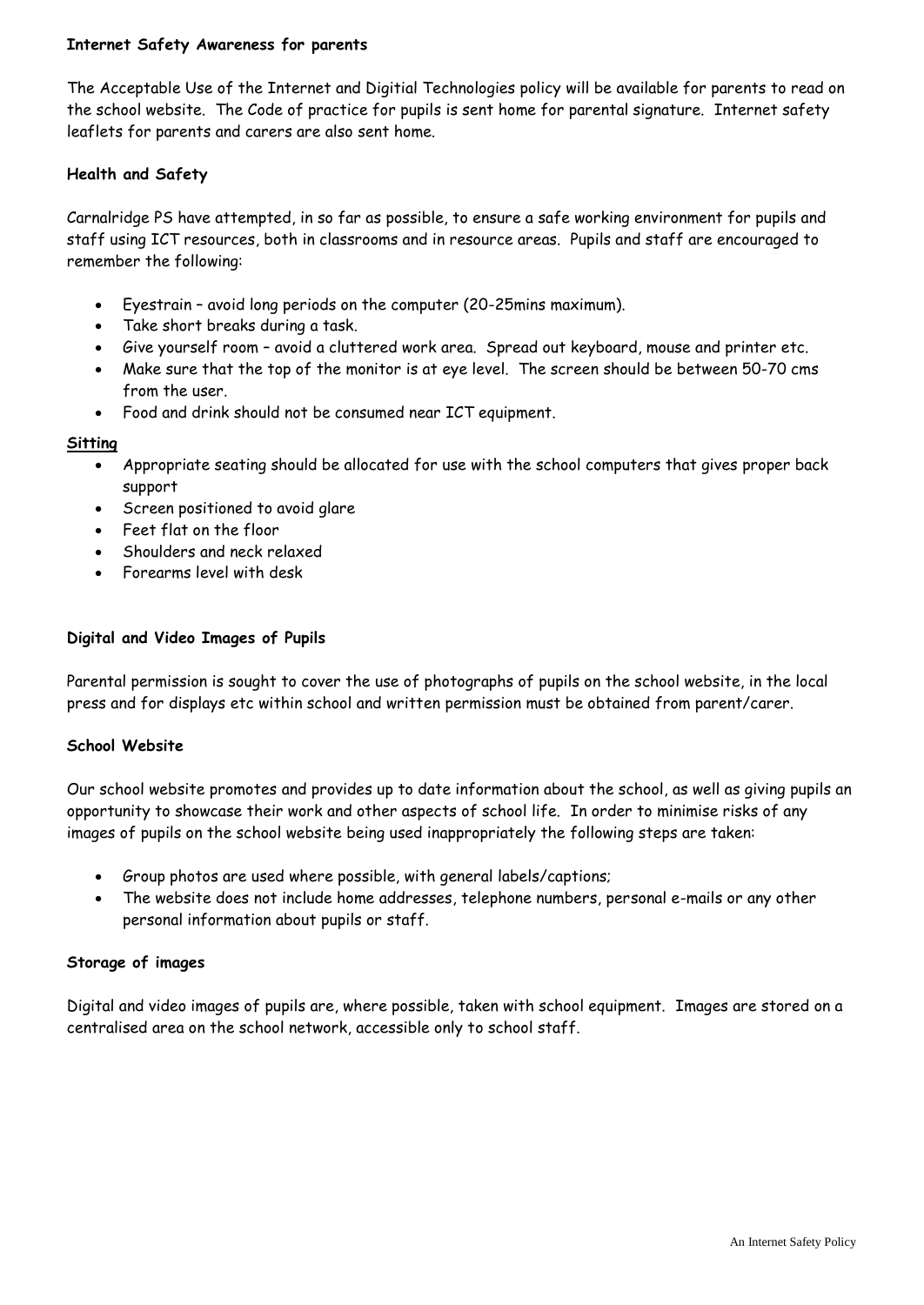#### **Social Software/Media**

Chatrooms, blogs and other social networking sites such as Facebook and Twitter are blocked by the C2K filters so pupils and staff do not have access to them in the school environment. However, we regard the education of pupils on the safe and responsible use of social software as vitally important and this is addressed through our Internet Safety Education for pupils. Instances of cyber bullying of pupils or staff will be regarded as very serious offences and will be dealt with according to the school's discipline policy and child protection procedures. Pupils are aware that any misuse of mobile phones/websites/email should be reported to a member of staff immediately. It is illegal for any child under 13 to access social media sites such as Facebook, Twitter, YouTube and other similar sites. It is the responsibility of parents to ensure their child does not access these sites. Staff are not permitted to accept friend requests on Facebook from students currently enrolled at the school. Staff are not permitted to accept friend requests on Facebook from parents of students currently enrolled at the school, unless they are a relative eg sister, brother, mother, father.

#### **Parental agreement**

Parents are asked to sign the Code of Practice for Pupils to indicate that they have read and agree with the school's approach to the appropriate use of the Internet and technological devices.

#### **Points for Parents to Consider:**

It is important to promote Internet Safety in the home and to monitor Internet use.

- 1. Take an interest in what your child is doing. Discuss with your child what they see and why they are using the Internet.
- 2. Monitor on-line time and be aware of excessive hours spent on the Internet.
- 3. Advise your child to take care and to use the Internet in a sensible and responsible manner. Know the **SMART** tips.
- 4. Discuss the fact that there are websites which are unsuitable.
- 5. Discuss how your child can respond to unsuitable material/requests.
- 6. Emphasise to your child Never give personal information on the Internet.
- 7. Remind your child that people on-line may not be who they say they are.
- 8. Be vigilant. Ensure that your child does not arrange to meet someone they meet on line.
- 9. Be aware that your child may be using the Internet in places other than in their own home or at school.
- 10. Keep all equipment that connects to the internet in a family space and use parental controls on devices that link to the internet.
- 11. Be aware of the safety issues regarding mobile phones. Increasingly these may have Internet access. Encourage your child to talk about how they use mobile phones. Remind your child not to give mobile numbers to strangers and people they do not know very well. It is important that as a parent, you talk about responsible use of text messaging and all other forms of mobile contact.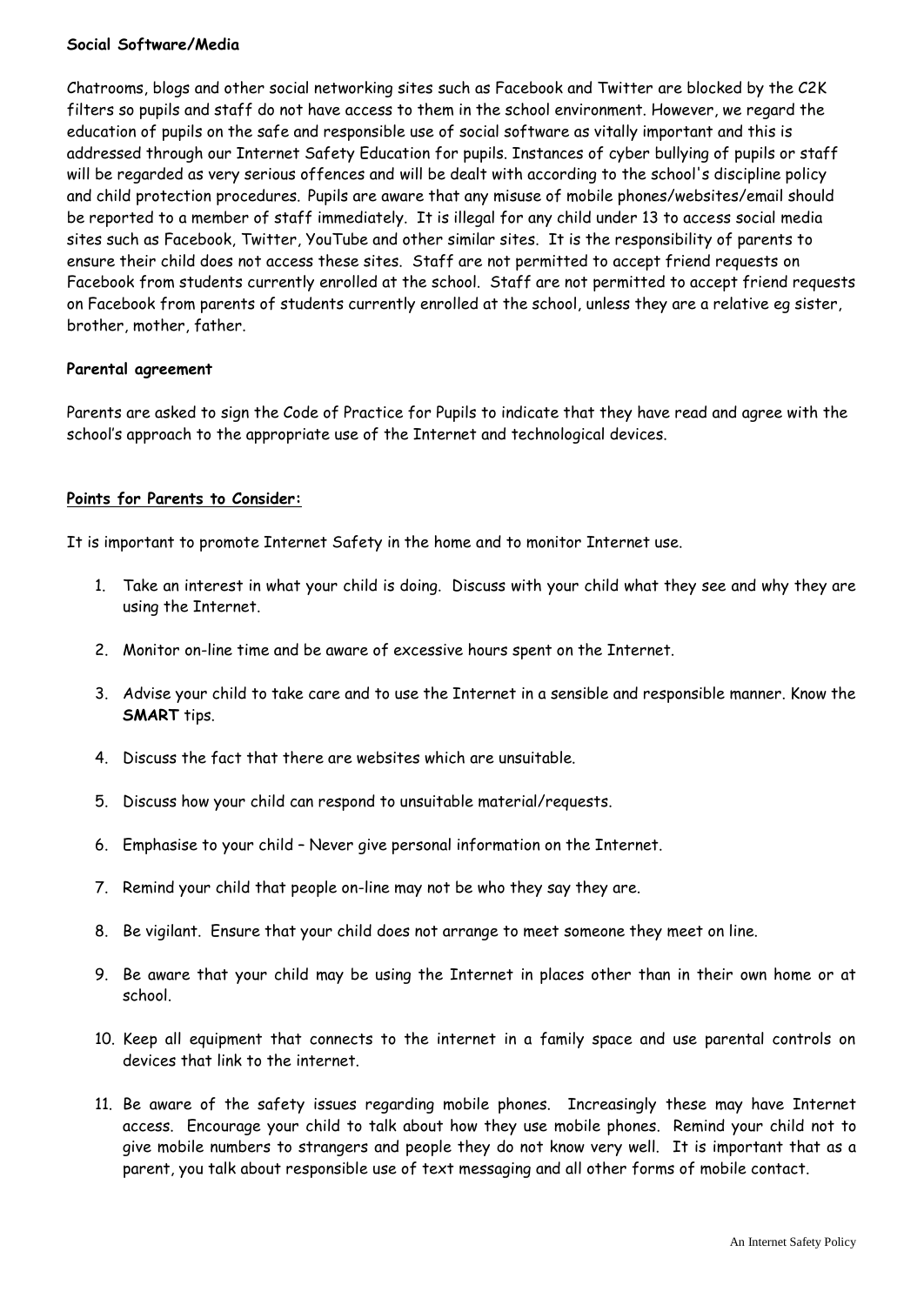#### **Points for Children to Consider**

#### **Follow these SMART TIPS**

afe – Never give out personal information online! Keep your name, address, mobile phone number and password private – it's like giving out the keys to your home!

eeting someone you have met online can be dangerous. Only do so with your parents' or carers' permission and only when they are present

Accept – Never open files, pictures or texts from people you don't know. They may contain viruses or nasty messges

)<br>eliable - Information on the internet may not be true. Always check what you have read with an adult.

ell your parent or carer if someone or something makes you feel uncomfortable, or if you or someone else is being bullied online or by text.

**SMART TIPS** based on "Helping your parents be cool about the Internet", produced by: Northern Ireland Area Child Protection Committee.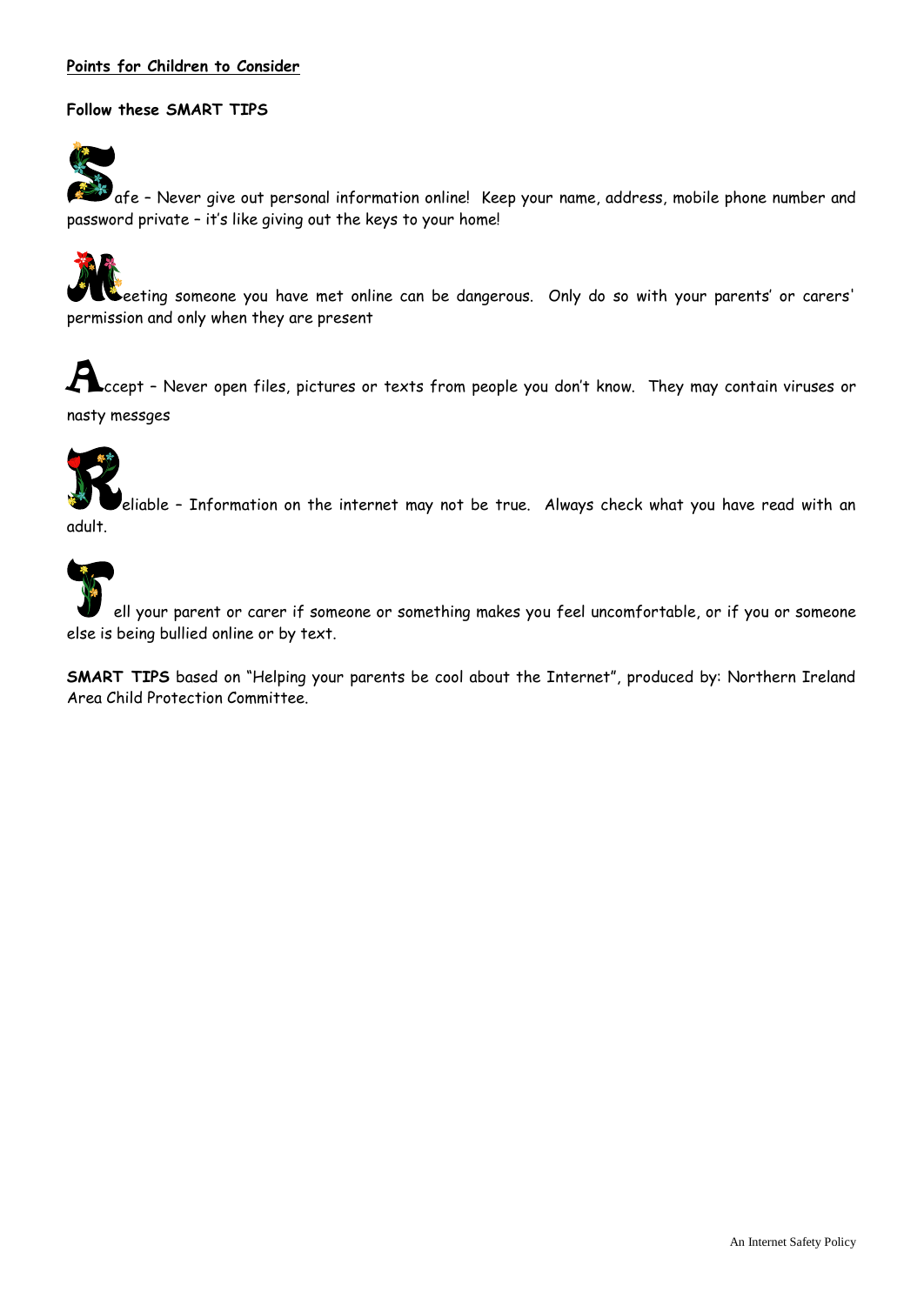# **Carnalridge Primary School ICT Code of Practice Agreement for Pupils and Parents**

The school has installed computers, iPads and Internet access to help our learning. These rules will keep everyone safe and help us be fair to others.

- I will access the school C2K system with my login and password, which I will keep secret.
- I will not access other people's files without permission.
- I understand that my teacher has the right to enter my folder to access my work to monitor my progress
- I understand that the ICT Coordinator and Principal have the right to access my work to monitor my progress
- I will only use the computers for school work and homework.
- I will not bring an iPad or any other portable device such as a mobile phone or iPod into school without permission.
- I will ask permission from a member of staff before using the Internet.
- Any messages I send will be polite and responsible.
- I will not give my home address or telephone number, or arrange to meet someone online.
- I will report any unpleasant material or messages sent to me.
- I understand that the school may check my computer files and may monitor the Internet sites I visit.
- I will not use Internet chat-rooms in school.
- I will never give out personal information or passwords.

| Signed by child:           |  |
|----------------------------|--|
| Signed by Parent/Guardian: |  |
| Date                       |  |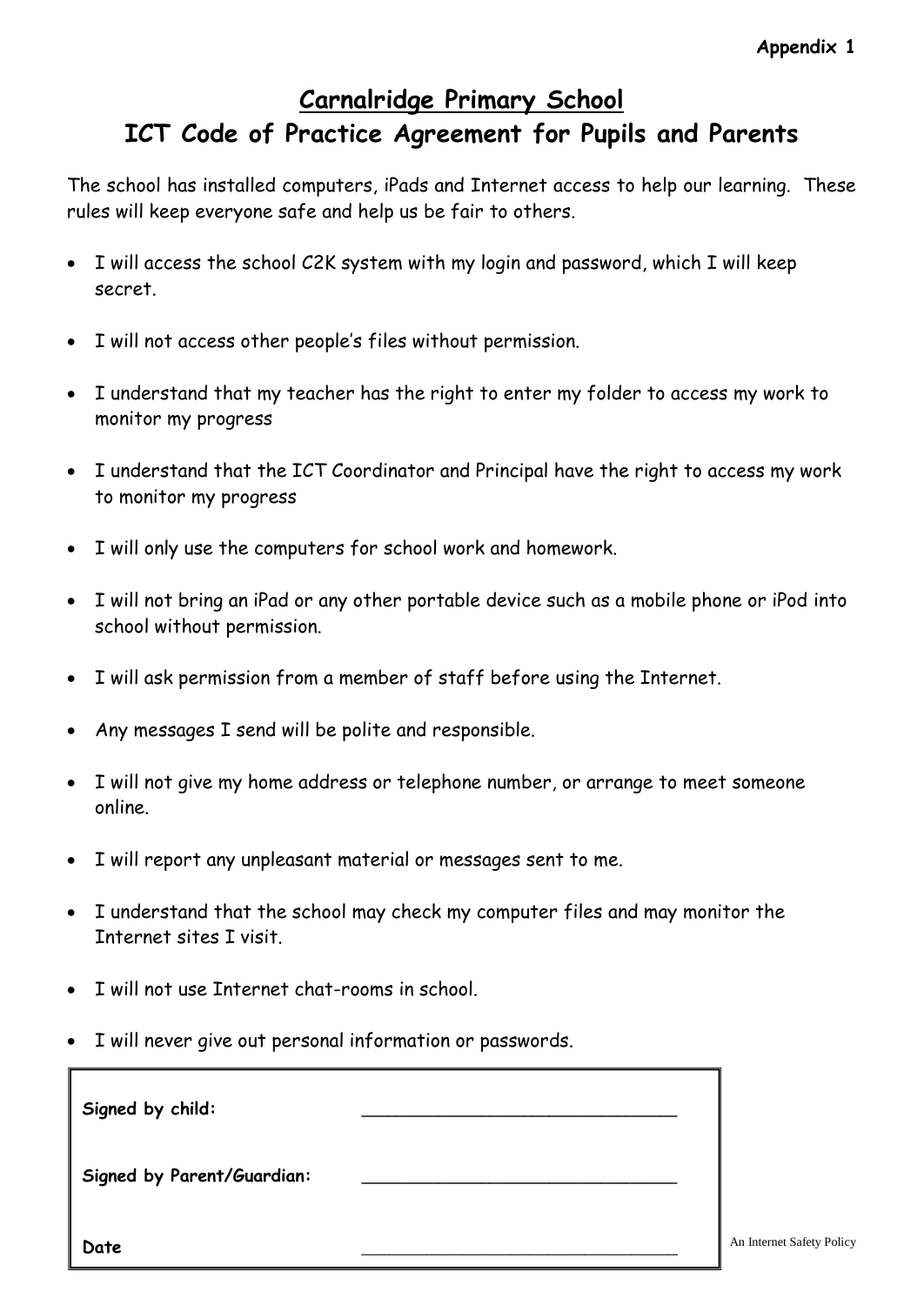# **Carnalridge Primary School ICT Code of Practice Agreement for Staff**

The school has installed computers, iPads and Internet access to help enhance teaching and learning. I agree to the following:

- Where possible, pupils accessing the Internet will be supervised by an adult.
- Pupils are made aware of the rules for the safe and effective use of the Internet. These are displayed in classrooms and discussed with pupils.
- Websites used by pupils, where possible, will be checked beforehand to ensure there is no unsuitable content and that material is age-appropriate.
- Report any deliberate/accidental access to inappropriate materials or any other breaches of the school code of practice immediately to the ICT Coordinator/s and then Principal. If appropriate the Designated Child Protection Teacher will be informed.
- In the interests of system security, staff passwords will only be shared with the network manager if required.
- I understand that the C2K system tracks all Internet use and records the sites visited. The system also logs emails and messages sent and received by individual users.
- I will be careful not to download or use any materials which are in breach of copyright and intellectual property rights
- Photographs of pupils should, where possible, be taken with a school camera and images should be stored on a centralised area on the school network, accessible only to teaching staff.
- School systems or technological equipment may not be used for unauthorised commercial transactions.
- The use of devices owned personally by staff, but brought onto school premises (such as mobile phones, camera phones, PDAs) are subject to the same requirements as technology provided by the school.

**Social Media Agreement:**

- I will not accept friend requests on Facebook from children who are currently enrolled at Carnalridge Primary School
- I will not engage in online social interaction with children who are currently enrolled at Carnalridge Primary School
- I will not accept friend requests from parents who have children currently enrolled at Carnalridge Primary School, unless they are my close relative eg sister, brother, father, mother

| Signed: |  |
|---------|--|
| Date    |  |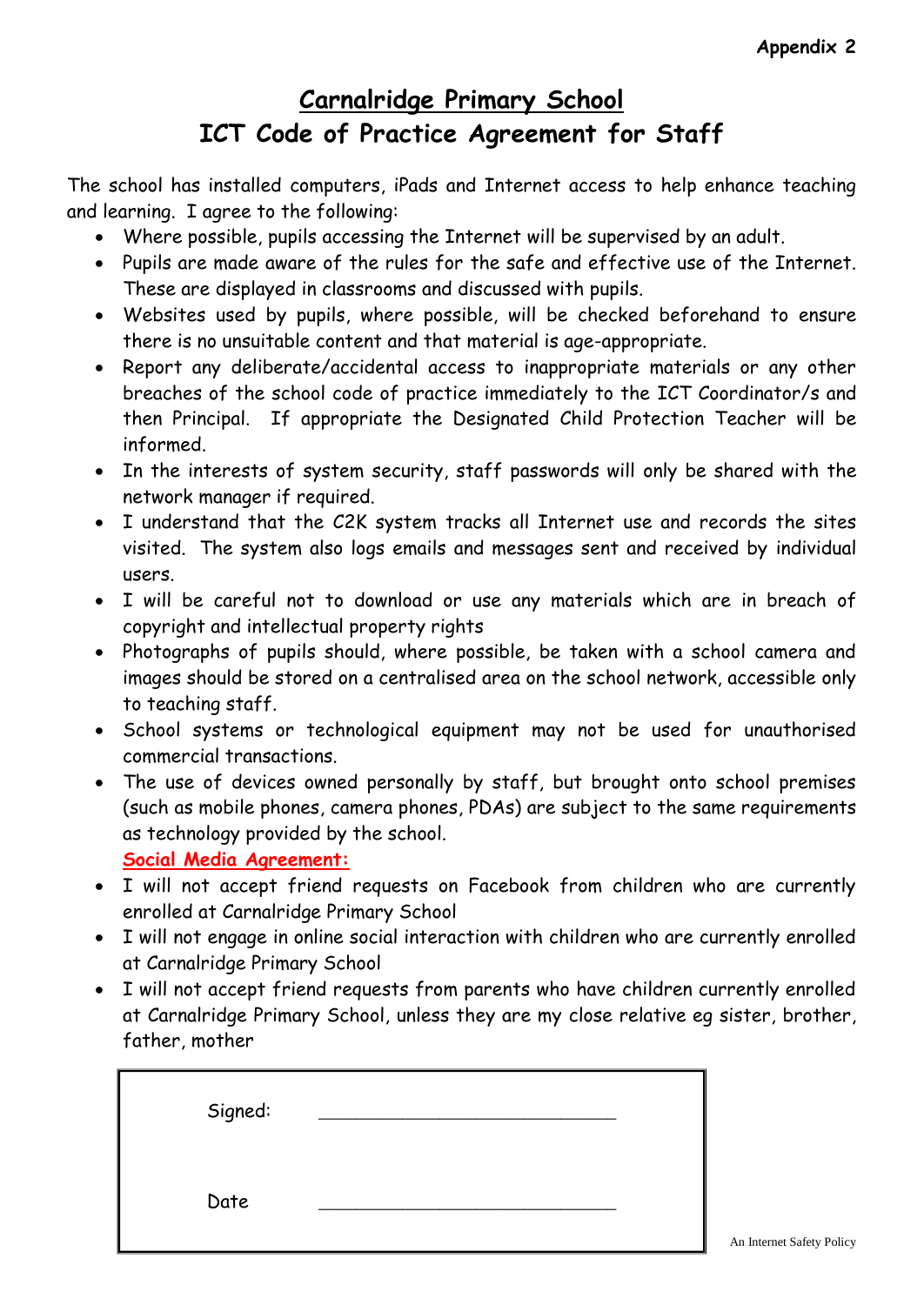**CARNALRIDGE PRIMARY SCHOOL**

## **iPad Acceptabe Use Policy (AUP)**



# **Please read and sign the iPad Acceptable Use Policy if you agree with the terms.**

In the event of using the school iPads for teaching purposes, I agree to the following:

- Use of the iPad should be considered the same as any other technology tool provided by the school.
- To sign out and sign in **EACH** time an iPad is taken from the school premises. A sign out/sign in record is located in the school office. This will be regularly monitored by the ICT Coordinator.
- To abide by the schools Internet AUP with regard to iPad usage.
- To use the case provided to protect the iPad for general day to day school use.
- To ensure that all apps meet with the requirements of the schools Internet and ESafety AUP.
- To inform the ICT Coordinator of any apps that do not meet said requirements so that these can be removed from the iPads.
- To ensure that only an iTunes account in the name of the school, with the school email address, is accessible from each device.
- To not use the device to store personal documents such as video, photo or audio material other than that which is directly related to the school.
- To not install any apps that may be considered only for your own personal use, or could be deemed not suitable for the classroom. All app requests to be presented to ICT Coordinator. A record sheet is provided for this.
- Use of the camera is only permitted in line with the whole school Child Protection Policy.
- In the case of loss, theft or other damage occurring outside of school and where the teacher is responsible, to repair, replace or make good the iPad to its original state.
- That you will not sync the iPad to your home or personal computer.
- You will not remove profiles or restrictions placed on the device.
- You will not 'jailbreak' the device.
- To ensure that no pupil uses the iPad for any purpose other than curricular purposes, and will ensure that iPads are used in a controlled environment in the presence of a member of staff.

# **I agree to the terms of the Carnalridge iPad Acceptable Use Policy**



Signed: Signed: Contains the Date: